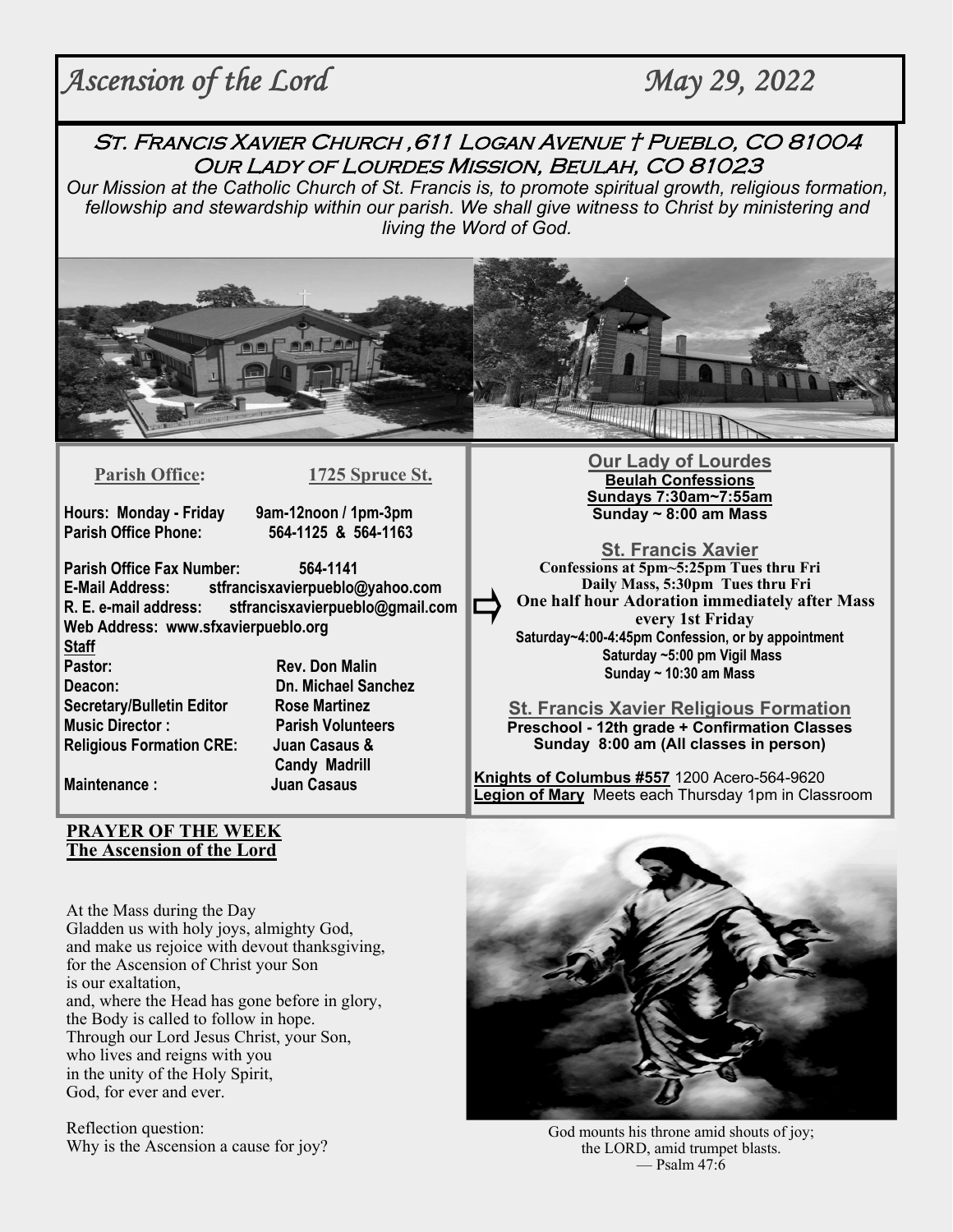# *St. Francis Xavier & Our Lady of Lourdes May 29, 2022*

# *Mass Intentions*

## *Saturday ~May 28th~5:00pm*

 **+John A. & Irene A. Vigil** By Michael, Dennis & Tasha *Sunday-May 29th~8:00 am*

*Our Lady of Lourdes* 

 **+ For Church Family**

### *Sunday~ May 29th~10 :30 am*

 **+Ernie Sandoval** By Trisha Allen **+Vicenta "Bessie" Garcia** By Karen Garcia **+Elisa Blackwood** By Vivian & Tony Montoya **+ Jo Avalos** By Richard/ Rose Martinez Family

 **Tuesday ~May 31st 5:30pm + Wednesday ~June 1st 5:30pm + Rev. Peter Verd C.R.(1977)** 

 **Thursday ~June 2nd 5:30pm +Rev. Michael J. Byrne (1992) Friday~ June 3rd 5:30pm + Ernie Sandoval** By Trisha Allen

### *Saturday ~ June 4th ~ 5:00pm*

 **+Eddie Vigil** By Mary Vigil & Family + **Larry Leffler** By Mary Vigil & Family  **All Fathers & Grandfathers of the Jaramillo & Raigoza Families** By Arlene Raigoza

*Sunday~ June 5th~8:00 am Our Lady of Lourdes* 

**Huber Family** By Ruth Huber

 *Sunday ~ June 5th~10:30 am*  **+Ernie Sandoval** By Trisha Allen **+ Father John O'Flynn** By Richard/Rose & Family

### Hospital Bed

A Parish Family has a twin Hospital bed they are willing to pay forward. For more information contact Jim Vigil at 719-369-7658 or call the office.

## Church Festivals

St Paul the Apostle June 10th, 11th &12th 5pm-11pm 1132 W. Oro Grande, Pueblo West Holy Family Church June 24th,{7pm-11pm} June25th {5pm-11pm} June 26th {4pm-9pm}2827 Lakeview

Sacred Heart Church, Avondale June 25th 5pm-11pm, June 26th 12pm-11pm 240 E. US Hwy 50



# *Weekly Calendar*

| Mon          | $05 - 30$ |                    | Nothing Scheduled                 |
|--------------|-----------|--------------------|-----------------------------------|
| Tues         | $05 - 31$ | 5:30 <sub>pm</sub> | Evening Mass                      |
| Wed.         | $06-01$   | 5:30pm             | Evening Mass                      |
| <b>Thurs</b> | $06-02$   | 1:00 <sub>pm</sub> | Legion of Mary                    |
|              |           | 5:30 <sub>pm</sub> | <b>Evening Mass</b>               |
| Fri          | $06-03$   | $3:00 \text{ pm}$  | Divine Mercy                      |
|              |           |                    | 5:30 pm First Friday Evening Mass |
|              |           | 8:00am             | First Saturday Mass               |
| Sat          | $06-04$   | $5:00$ pm          | Mass                              |
| Sun          | $06 - 05$ | 8:00am             | OLOL Mass                         |
|              |           | 10:00am            | Rosary in Church                  |
|              |           | 10:30am            | <b>SFX Mass</b>                   |

## **SAINTS AND SPECIAL OBSERVANCES**

**Sunday**: The Ascension of the Lord; World Communications Day **Monday**: Memorial Day **Tuesday**: The Visitation of the Blessed Virgin Mary **Wednesday**: St. Justin **Thursday**: Ss. Marcellinus and Peter **Friday**: St. Charles Lwanga and Companions; First Friday **Saturday**: First Saturday; Shavuot (Jewish observance) begins at sunset

#### **READINGS FOR THE WEEK**

**Monday**: Acts 19:1-8; Ps 68:2-3ab, 4-5acd, 6-7ab; Jn 16:29-33 **Tuesday**: Zep 3:14-18a or Rom 12:9-16; Is 12:2-3, 4bcd, 5-6; Lk 1:39-56 **Wednesday**: Acts 20:28-38; Ps 68:29-30, 33-36ab; Jn 17:11b-19 **Thursday**: Acts 22:30; 23:6-11; Ps 16:1-2a, 5, 7-11; Jn 17:20-26 **Friday**: Acts 25:13b-21; Ps 103:1-2, 11-12, 19-20ab; Jn 21:15-19 **Saturday**: Acts 28:16-20, 30-31: Ps 11:4, 5, 7; Jn 21:20-25 **Sunday: Vigil**: Gn 11:1-9 or Ex 19:3-8a, 16-20b or Ez 37:1-14 or Jl 3:1-5; Ps 104:1-2, 24, 35, 27-30; Rom 8:22-27; Jn 7:37-39 **Day**: Acts 2:1-11; Ps 104:1, 24, 29-31, 34; 1 Cor 12:3b-7, 12-13 or Rom 8:8-17; Jn 20:19-23 or Jn 14:15-16, 23b-26

## Prayer Chain "Zoom " Rosary

Our Prayer Chain has started a weekly Zoom Rosary. A time for prayer with our Parish Family! Bring your intentions so we may pray for them together! Rosary times/day will vary each week so everyone can find a time that works for them. Below you will find the meeting information to enter into Zoom:

**Meeting ID: 868 6963 5594 Passcode: 336028**  (this meeting info will be the same for every date/time) Please contact **Candy at (719) 242-5371 Rosary Dates:** 

May  $27th\omega$  5pm May 30th @5pm May 31st @5pm